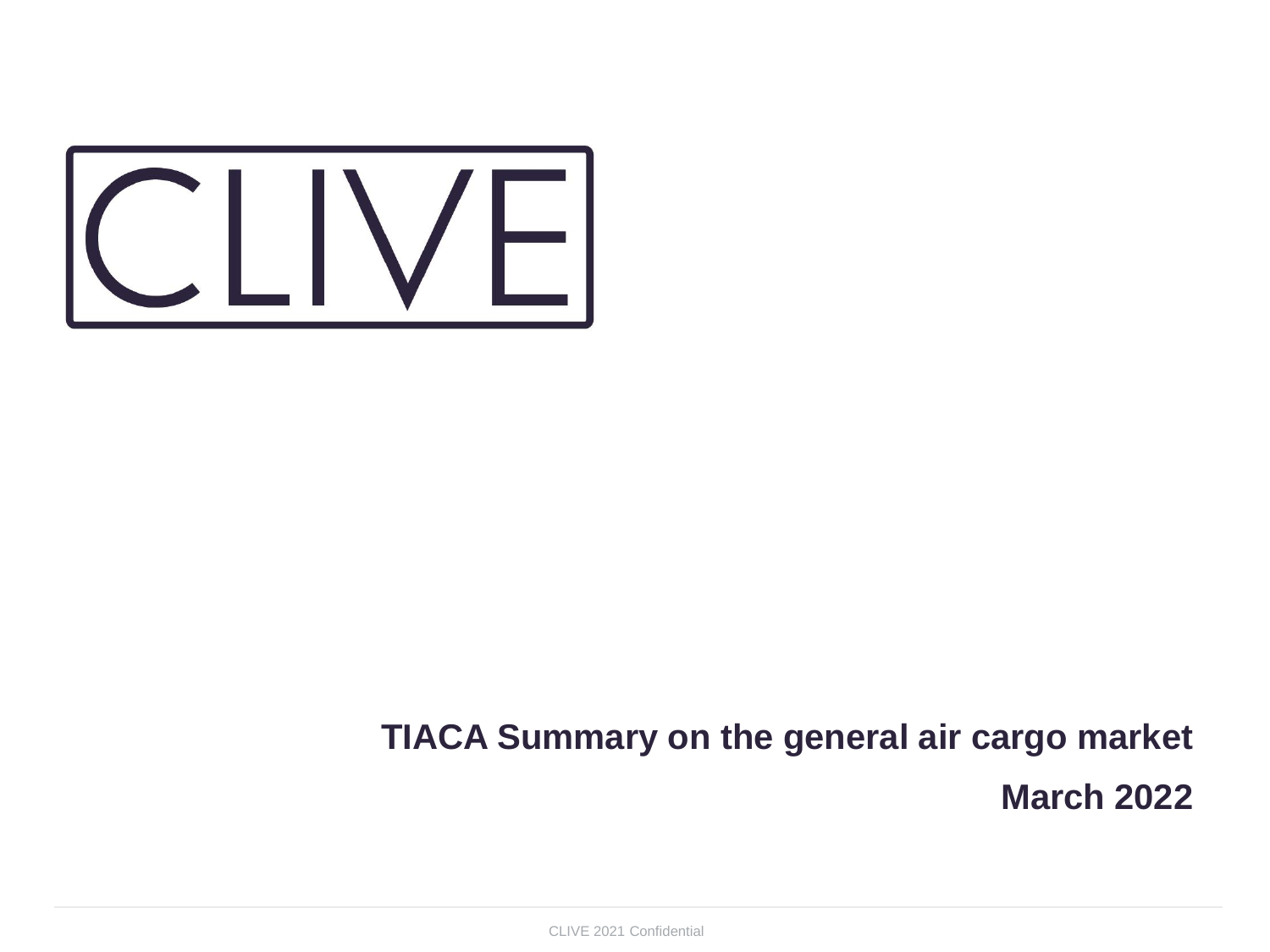## **Global summary of the general air freight market March 2022**

|                              | <b>Dynamic loadfactor</b>     |                                      |                               |
|------------------------------|-------------------------------|--------------------------------------|-------------------------------|
| <b>Region</b>                | <b>Mar '22</b><br>Abs. in $%$ | <b>vs Mar '21</b><br>Change in p.pts | vs Feb '22<br>Change in p.pts |
| Global                       | 65%                           | $-6.0\%$                             | $+1.0\%$                      |
| Outbound:                    |                               |                                      |                               |
| - Asia Pacific               | 73%                           | $-6.3%$                              | $+1.6%$                       |
| - North America              | 59%                           | $-8.4%$                              | $+1.1%$                       |
| - Europe                     | 75%                           | $-2.9%$                              | $+0.8%$                       |
| - Middle East & Central Asia | 62%                           | $-4.3%$                              | $+2.4%$                       |
| - Latin America              | 63%                           | $-6.1%$                              | $-1.3%$                       |
| - Africa                     | 49%                           | $-7.1\%$                             | $-1.3%$                       |